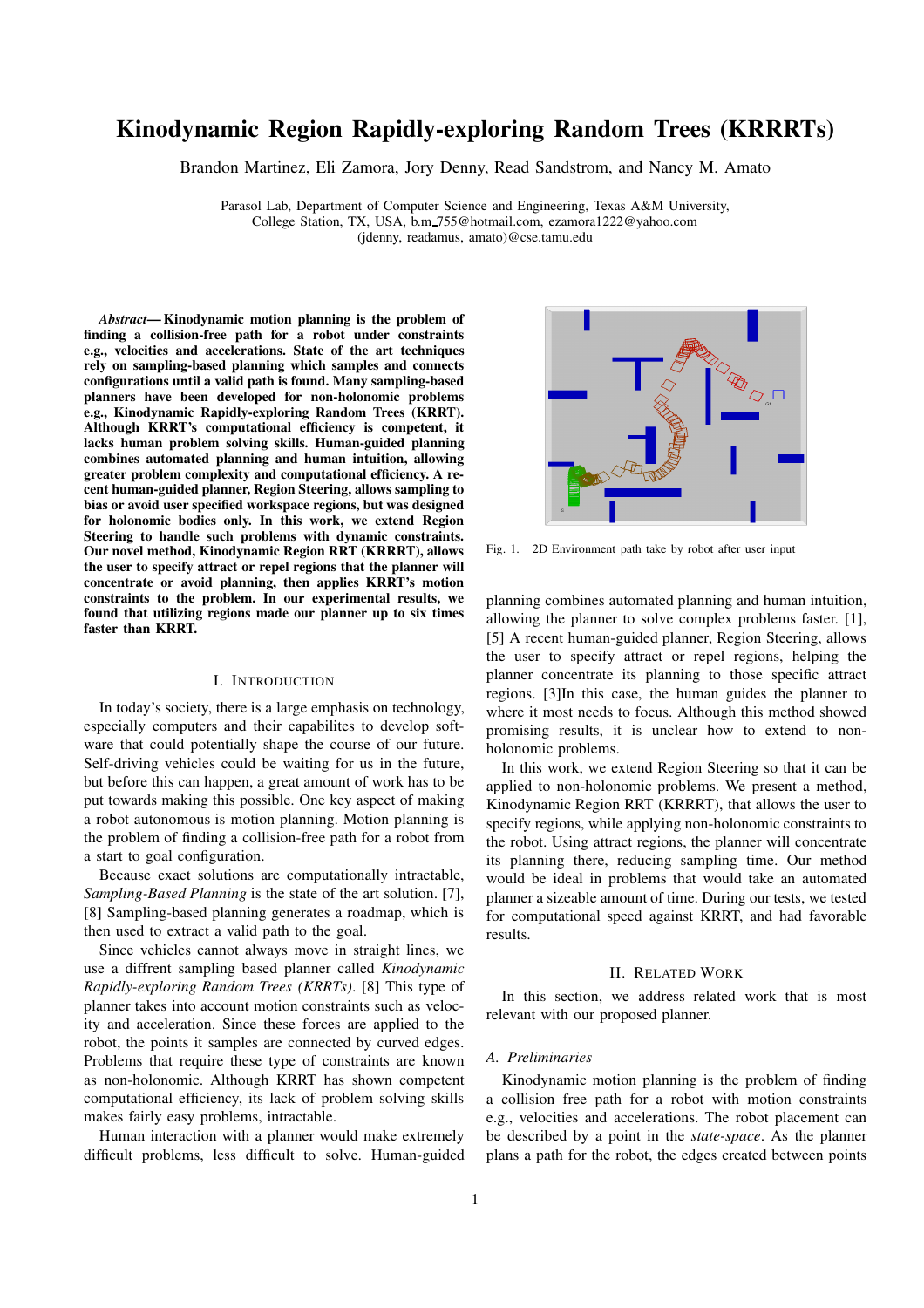curve depending on the value of the motion constraint. These constraints make KRRT a difficult problem, since inevitable collision is greater in a planner whose velocity increases.

# *B. Sampling-Based Motion Planning*

Sampling-Based motion planning is the process of randomly sampling configurations in the workspace. Depending on where the configurations are sampled, the planner proceeds to identify them as valid, or invalid. Finally, the planner attempts to find a valid path from the start to the goal by connecting valid points that are near each other.

# *C. Kinodynamic RRT (KRRT).*

This planner's goal is satisfy both global obstacle constraints and local differential constaints. Global obstacle constraints are those that allow a collision free path. Local differential constraints are applied to non-holonomic robots. This planner inserts an initial state as a vertex. Then, it repeatedly selects a point at random and finds the nearest neighbor in the tree. It chooses a control that pulls the vertex towards the random point, then proceeds to insert a new edge and vertex. This generates a tree that rapidly explores the state space. Although this planner proved to be efficient, it lacked the problem solving skills that humans possess.

# *D. Human-Guided Motion Planning.*

This sampling method was the most crucial in making our proposed planner work. Human-Guided planning consists of an active interaction between a user and an algorithm. The user anaylzes the workspace to determine a solution while the planner takes care of the high-precision computations. [4], [6] We used a method of Human-guided planning called *Region Steering.* This method allows the user to specify regions in the workspace that the planner would bias or avoid sampling in. Specifying attract regions helps concentrate the planner's resources to that certain area. Region steering provides live feedback to the user during the planning process. This allows the user to identify regions that help the planner where it most needs help. This method was developed for holonomic robots only, meaning that the robot had no acceleration, and could only move in straight lines.

# III. MAIN METHOD

Our method combines *Region Steering*, a holonomic technique, and *KRRT*, a non-holonomic planner, creating the first human-guided non-holonomic planner. Through *Collaborative Planning*, a closed-loop interaction between an operator and a robot, the user can continously input regions into the environment thus steering the robot in a desired direction. [3] As shown in Algorithm 1, our method begins by allowing the user to specify regions in a given environment prior to planning. Once the user begins the planning process:

- regions can be moved within the environment (dynamic regions)
- additional regions can be created (multiple regions)
- regions remain initial position (static regions)

# Algorithm 1 KRRRT Algorithm

| <b>Input:</b> Environment env, Region                       |
|-------------------------------------------------------------|
| <b>Output:</b> Roadmap $rdmp$                               |
| 1: while $\neg$ <i>envsorled</i> do                         |
| $n \leftarrow$ RANDOMRATIO = RAND<br>2:                     |
| <b>if</b> random Ratio $\lt$ growth Focus <b>then</b><br>3: |
| $dir \leftarrow GoalBiasedDirection$<br>4·                  |
| else<br>5:                                                  |
| $dir \leftarrow RegionDirection$<br>6:                      |
| $recent \leftarrow ExpandTree(dir)$<br>7:                   |
| <b>if</b> recent!valid <b>then</b><br>8:                    |
| $qNew \leftarrow Vertex(recent)$<br>9:                      |
| if $EvaluateGoal(recent)$ then<br>10:                       |
| return envsolved<br>11:                                     |
| 12: <b>return</b> $\alpha$                                  |

# • exisiting regions can be deleted

all to help the planning process. The planner then concentrates planning towards regions currently specified in the environment, and/or towards the goal.

#### IV. EXPERIMENTAL ANALYSIS

We compared our planner, Kinodynamic Region RRT, to the fully automated Kinodynamic RRT planner. We showcase how our technique leverages the input provided by the user to enhance roadmap construction time. We seek to show the sufficiency of our planner given the golobal and local constraints it faces.

# *A. Setup*

The methods were all implemented in a C++ motion planning library developed in the Parasol Lab at Texas A&M University. It uses a distributed graph data structure from the Standard Template Adaptive Parallel Library (STAPL) [2], a C++ library designed for parallel computing. All experiments were run on Dell Optiplex 780 computers running Fedore 20 with Intel Core 2 Quad CPU 2.83 GHz processors with the GNU gcc compiler version 4.7.



Fig. 2. 3D Environment path taken by robot after user input

For our experiments, roadmap construction terminates after solving a construction query or sampling a total of 15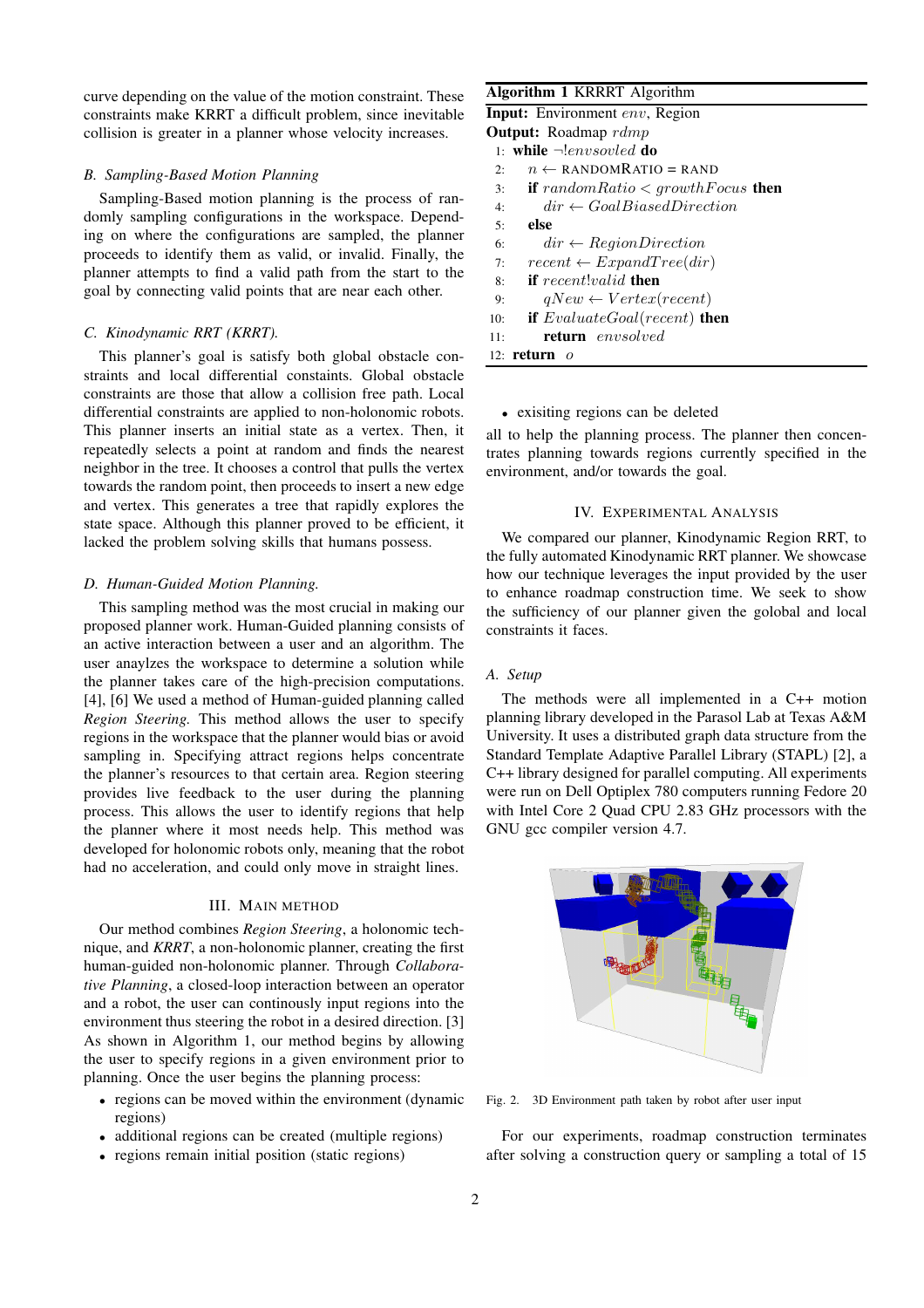

Fig. 3. 2D Environment

thousand nodes. We report the average time taken over ten trials for each planner in two different environments. In the istance that a planner did not solve, we recorded the time taken to generate 15 thousand nodes. Our time is shown as total time taken between user and planner interaction as:

- constant feedback was being given by the planner to the user
- constant input was given by the user to the planner.

The environments we used are shown in Figure 3 and Figure 4. The construction queries are maked by a start configuration (red) and a goal configuration (blue).

- 2D Environment (Figure 3):
	- Small squared robot.
	- Restricted to movement about the XY plane.
	- 6 dimensional state-space with 4 controls.
	- Controls only allow movement; forward, backward, rotation left and right.
	- Robot had to steer itself in an environment that allowed to build a great amount of velocity making inevitable collision a big factor.
- 3D Environment (Figure 4):
	- Small fully controlable rectangular robot.
	- 12 dimensional state-space with 12 controls.
	- Robot had to traverse through several narrow passages, as well as avoid some areas of light clutter.



Fig. 4. 3D Environment



Fig. 5. Chart of average run time results

#### *B. Results*

The data for our 2D environment trials showed that our planner's solving time was three times faster than KRRT's, and six times faster in our 3D environment. In the 2D environment, Kinodynamic RRT solved 60 percent of the time, and had an average time of 155.5s. Our planner solved 100 percent of the time, and had an average time of 56s. In our 3D environment, KRRT solved only 10 percent of the time with an average time of 631s. Our planner solved 100 percent of the time with an average time of 92.3s.

#### V. DISCUSSION

Our planner showed that user guidence increases a planners precision and speed making problems that would otherwise take minutes to solve, only took seconds with a users input. In our trials, the user used multiple regions and dynamic regions in environment throughout the planning until the goal was reached. Since this is just the basis of a user guided non-holonomic planner, real life implemintation will be left to future work (i.e. semi-autonomous vehicles, drones, robotics, etc.).

#### VI. CONCLUSION

In this paper, we introduced the very first planner that allows Region Steering be applied to non-holonomic constraints. Our combination of KRRT and Region Steering, had a dramatic decrease in computational time compared to KRRT. We demonstrated that it is possible to guide a highdimensional, non-holonomic problem with low dimensional input.

# **ACKNOWLEDGEMENTS**

Supported in part by an NSF Graduate Research Fellowship,

This research was supported by the Department of Computer Science and Engineering of Texas A&M University College Station.